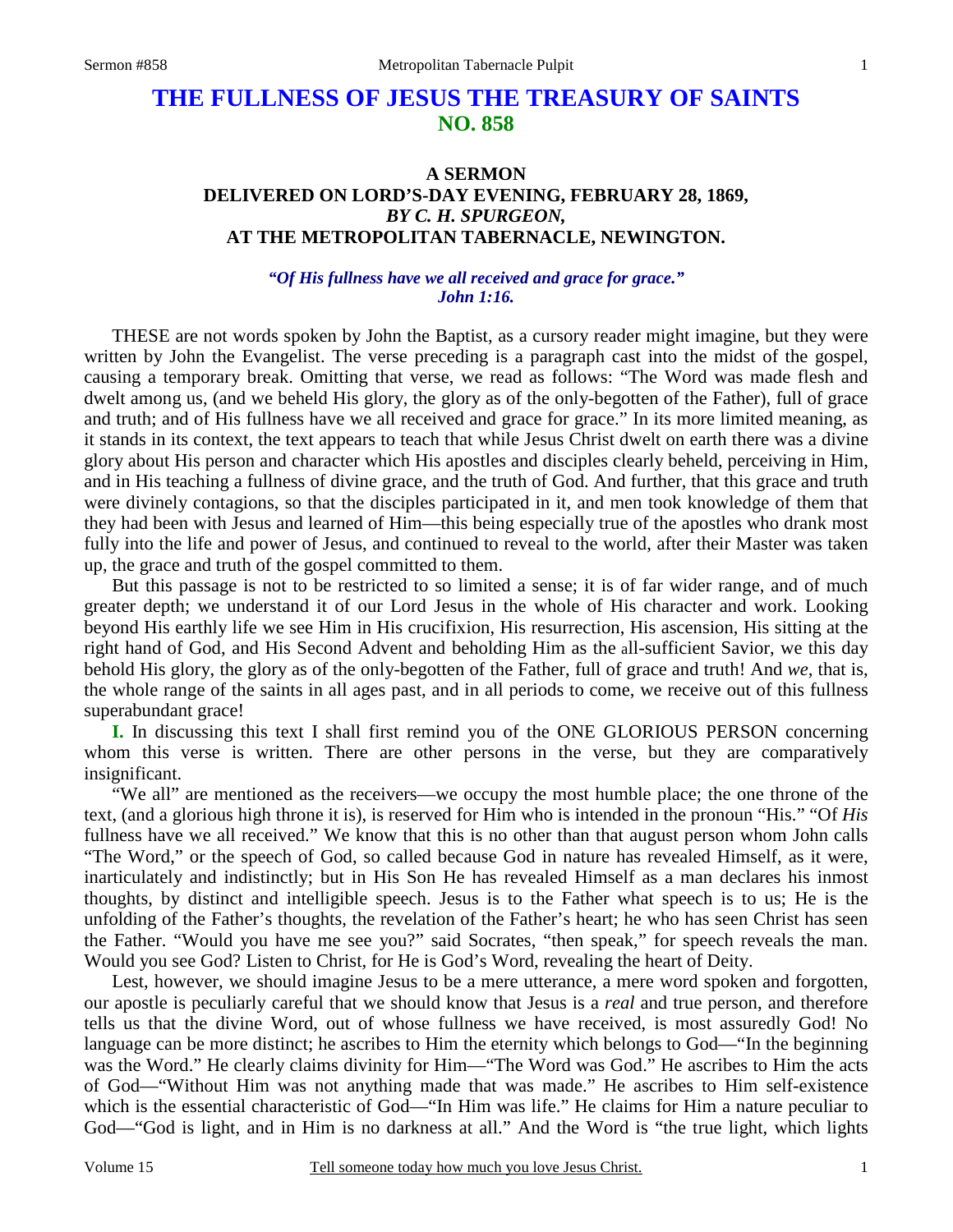every man who comes into the world." No writer could be more explicit in his utterances, and beyond all question he sets forth the proper deity of that Blessed One of whom we all must receive if we would obtain eternal salvation.

 Yet John does not fail to set forth that our Lord was also Man. He says, "the Word was made flesh"—not merely *assumed* manhood, but was *made;* and made not merely Man as to His nobler part, His Soul, but Man as to His flesh, His lower element. Our Lord was not a phantom, but One who, as John declares in his Epistle, was touched and handled. "The Word dwelt among us." He tabernacled with the sons of men; a carpenter's shed His lowly refuge, and the caves and mountains of the earth His midnight resort in His later life. He dwelt among sinners and sufferers, among mourners and mortals, Himself completing His citizenship among us by becoming obedient to death, even the death of the cross. See, then, my beloved brothers and sisters, where God has treasured up the fullness of His grace! It is in a person so august that heaven and earth tremble at the majesty of His presence, and yet in a person so humble that He is not ashamed to call us, "brethren."

 The apostle, lest we should by any means put a second person in comparison with the one and only Christ, throughout this chapter continually enters caveats and disclaimers against all others; he bars the angels, and shuts out cherubim and seraphim by saying, "Without Him was not anything made *that was made*"! At the creation of the world no ministering spirit may intrude a finger; angels may *sing* over what Jesus creates, but as the builder of all things He stands alone. Further on the apostle guards the steps of the throne against John and virtually against all the other witnesses of the Messiah, albeit among those that are born of women there was not a greater than John the Baptist, yet, "he was not that Light." The stars must hide their heads when the sun shines; John must decrease, and Christ must increase. No, there was one whom all the Jews reverenced, and whose name is coupled with that of the Lamb in the triumphant song of heaven! They sang the song of Moses, the servant of God, and of the Lamb, but even he is excluded from the glory of this text, "For the law was given by Moses, but grace and truth came by Jesus Christ." Moses must sit down at the *foot* of the throne with the tablets of stone in his hands, but Jesus sits *on* the throne, and stretches out the silver scepter to His people. Lest there should remain a supposition that another person yet unmentioned should usurp a place, the apostle adds, "No man at any time has seen the Father." The best and holiest have all, alike, been unable to look into that excellent glory! But the Word has not only seen the Father, but has declared Him unto us!

 The text is as Tabor to us, and while in its consideration, at the first we see Moses and Elijah, and all the saints with the Lord Jesus, receiving of His fullness, yet all these vanish from our minds, and our spirit sees "no man, but Jesus only." Gazing into this text, one feels as John did when the gates of heaven were opened to him, and he looked within them, and he declared, "I looked and lo, a Lamb stood on the Mount Zion." He saw other things afterwards, but the first thing that caught his eye, and filled his mind was the Lamb in the midst of the throne! Brothers, it becomes us as ministers to be constantly making much of Christ, to make Him, indeed, the first, the last, and the midst of all our discourses! And it becomes all believers, whenever they deal with matters of salvation, to set Jesus on high, and to crown Him with many crowns; give Him the best of your thoughts, and works, and affections, for He it is who fills all things, and to whom all things should pay homage.

**II.** Secondly, there are TWO PRECIOUS DOCTRINES in the text.

 The first doctrine teaches us that in this glorious person of Jesus all fullness is treasured up, and the second—without which the first might yield us little comfort, that all this treasure of divine grace is received by His saints, so that all His saints receive all they have that is gracious and truthful from Him.

**1.** First consider this master truth of God *that all divine grace is treasured up in Christ Jesus.* "His fullness," says the text. Ah, what a word, "His fullness!" If I had no other text given me to preach from until all preaching should be ended, this might suffice. His fullness! O brothers and sisters, here is a fullness which cannot be measured for length, or breadth, or depth—for He is filled with all the fullness of God! "In Him dwells all the fullness of the Godhead bodily." The fullness of which the text speaks *particularly* is His double fullness of grace and truth; there is in Jesus Christ a fullness of essential grace, for it is His nature to overflow with free mercy to the miserable sons of men. It was a fullness of grace in Him that made Him enter into the eternal covenant and undertake suretyship engagements for

2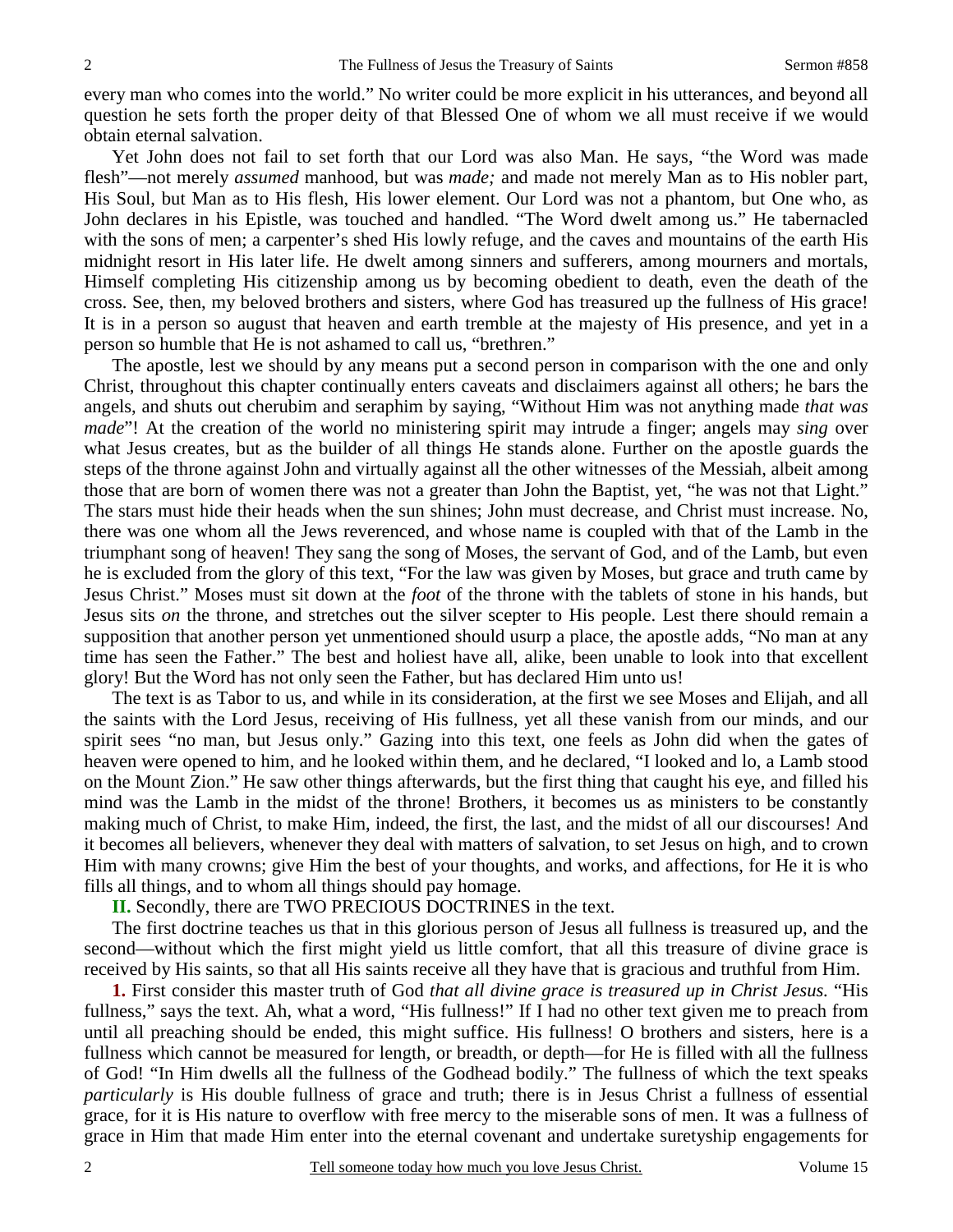us; it was a fullness of love and grace which sustained Him in the discharge of His liabilities as our Great Substitute, and the fullness of grace it is which compels Him to persevere in His work, saying, "For Zion's sake I will not rest, and for Jerusalem's sake I will not hold My peace." In Christ there is a fullness of grace to impart to us, and to that the text refers a fullness of *pardoning* grace, so that no sin can ever exceed His power to forgive! It refers a fullness of *justifying* grace, so that He justifies the ungodly; a fullness of *converting* grace, so that He calls to him whom He pleases; a fullness of *quickening* grace, for "He quickens whom He wills." Here is a fullness of *purifying* grace, for His blood cleanses us from all sin, and a further fullness of *comforting* grace, of *sustaining* grace, of *satisfying* grace, of *restoring* grace—Jesus has a fullness in whatever office you regard Him, and with whatever needs!

 He is never limited in any gift or grace, but always full thereof; this fullness, time would fail us to rehearse! Drink of it! Plunge into it, and you shall know far more than I can by any possibility describe. This, however, I may say—the fullness which dwells in Christ is from the text, clearly proved to be an abiding fullness, for, mark, "We all," says John, "have received of it." And yet he still calls it "fullness." It was fullness before a single sinner came to it to receive pardon—before a solitary saint had learned to drink of that river the streams of which make glad the Church! And now, after thousands and even myriads of blood-redeemed saints have drunk of this life-giving stream, it is just as overflowing as ever! We are accustomed to say that if a child takes a cupful from the sea it is just as full as before, but that is not literally true—there must be just as much the less of water in the ocean. But it *is* literally true of Christ, that when we have not only taken out cups full, for our needs are too great to be satisfied with such small quantities—when we have taken out *oceans* full of divine grace, and we need as much as that to carry us to heaven, there is actually as much left! Although we each have drawn upon the treasury of His love to an extent so boundless that we cannot understand it, yet there is as much mercy and divine grace left in Christ as there was before; and it is a "fullness," still, after *all* the saints have received of it.

 Brothers and sisters, there is a fullness of truth in our Lord, as well as grace, that is to say, everything which Christ says is not only true, but *emphatically* true; and not only true in one sense, but true in multiple senses; true to the letter, and to the jots, and to the tittles; true today, and true tomorrow, and true forever; true to one saint, and true to every saint; true at one season, and true in all seasons. There is a blessed emphasis of divine reality in Christ Jesus; every word He speaks is as the decree of God; every doctrine that He promulgates is clear as the Great White Throne; in Him there is no admixture of error. "Never man spoke like this man," because His teaching is *unalloyed* gold. All doctrine which He reveals is as pure and celestial as the dew from heaven. Beloved, there is an abiding fullness of the truth of God in Christ! After you have heard it for 50 years, you see more of its fullness than you did at first. Other truths weary the ear; I will defy any man to hold together a large congregation, year after year, with any other subject but Christ Jesus! He might do it for a time; he might charm the ear with the discoveries of science, or with the beauties of poetry, and his oratory might be of so high an order that he might attract the multitudes who have itching ears, but they would in time turn away, and say, "This is no longer to be endured; we know it all." All music becomes wearisome, but that of heaven, and oh, if the minstrel does but strike this celestial harp, though he keeps his fingers always among its golden strings, and is but poor and unskilled upon an instrument so divine, yet the melody of Jesus' name, and the sweet harmony of all His acts and attributes will hold His listeners by the ears, and thrill their hearts as nothing beside can do! The theme of Jesus' love is inexhaustible! Though preachers may have dwelt upon it century after century, a freshness and fullness still remain.

**2.** The second doctrine is that *all the saints have received all of grace out of the fullness of Christ.* It is not *one* saint who has derived grace from the Redeemer, but *all*. "Of His fullness have we *all* received." And they have not merely derived a *part* of the blessings of grace from Jesus, but all that they ever had, they received from Him. It would be a wonderful vision if we could now behold passing before us the long procession of the chosen, the great and the small—the goodly fellowship of apostles, the noble army of martyrs, the once weeping but now rejoicing band of penitents. There they go! I think I see them all in their white robes, bearing their palms of victory. But you shall not, if you stop the procession at any point, be able to discover one who will claim to have obtained grace from another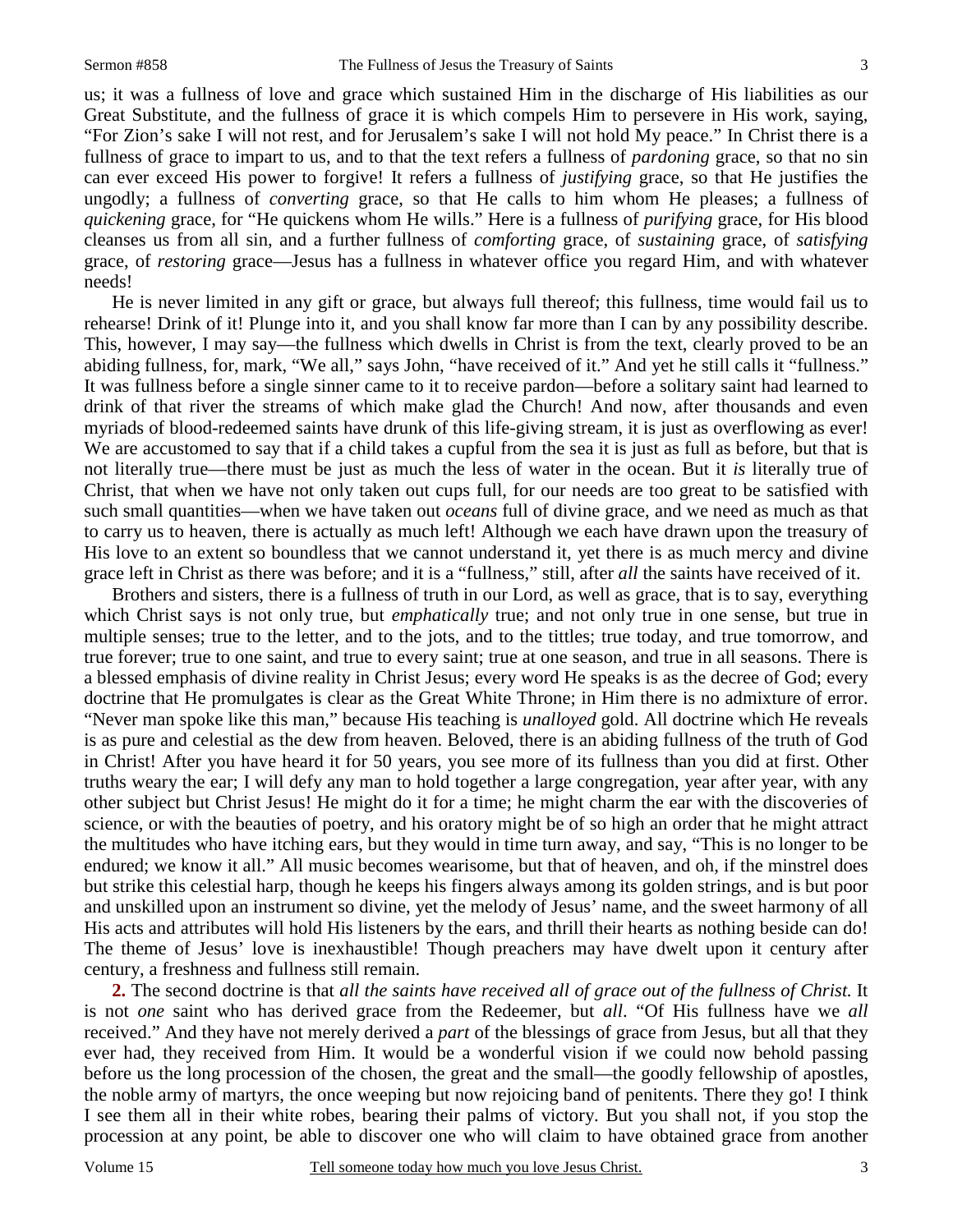source than Christ. Nor shall one of them say, "I owed the first grace I gained to Christ, but I gained other grace elsewhere." No, the unanimous testimony is, "of His fullness have we all received." My inner eye beholds the throng as the procession pauses before the throne of God. Oh, can you see how every man prostrates himself before the throne of the Lamb, and altogether they cry, "Of His fullness have we all received"? Whoever we may be; however well we may have served our Master; whatever honor we have gained, and though our Lord has helped us to finish our course, and to win the prize—it is ALL of him—"*Non nobis Domine!*" Not unto us, not unto us, but unto Your name be all the praise!

 What a precious truth of God we have before us; that *all* the saints in *all* ages have been just what you and I must be tonight if we would be saved—*receivers!* They did not, any *one* of them bring anything to Christ, but *received* from Him. If they, at this moment, cast their crowns at His feet, their crowns were first *given to them* by Him! Their robes are wedding garments of His providing; the whole course of saintship is *receptive;* none of the saints talk of what they *gave;* none of them speak of what came of themselves, but they all bear testimony without a solitary exception that they were all receivers from Jesus' fullness! Oh, but this casts mud into the face of human self-sufficiency! What? Not *one* saint who had a little of his own? Not one of all the favored throng who could furnish himself? No, not one! Did none of them look to the works of the law? No, they all went to Jesus and His grace, and none to Moses and the law. Did none of them trust in priests of earthly anointing? Did none of them bow down before holy fathers and saintly confessors to obtain absolution? There is not a word said about such foolishness! Nor even a syllable concerning appeals to saints—but all the saved ones received direct, "from His fullness," who fills all in all.

 I must not leave this second doctrine, however, without noting that these receptive saints received very abundantly. They drew from an abundance, even a fullness—and they also drew largely, as indicated by the words, "and grace for grace," which words are only difficult to understand by reason of the extent of the meaning hidden in them—for they might be translated a dozen ways with equal accuracy. Do they not mean this?—Just as Samson slew so many Philistines that he cried out, "Heaps upon heaps," so our Lord has given to His people divine grace at such a rate that they have grace upon grace for abundance? They have received from Him such a plenty, such a *plenitude* of divine grace and the truth of God, that as the ancients fabled Mount Pelion to be piled upon Ossa by the giants to make a staircase to the skies, so our great Savior has piled mountains of grace upon mountains of grace—that on these, as on a stupendous ladder, His elect might climb to the throne of God! Not one step to heaven is other than of divine grace—and all comes out of His fullness.

 **III.** We advance to the third point, and mark THREE EXPERIENCES indicated by the text.

 And first, beloved in the Lord, if you and I would receive of the fullness of Christ, it is imperatively necessary that we should have an experience *of our own emptiness*. All saints receive of Christ, but no vessel can receive beyond the measure of its *emptiness*. The fuller it is, so much the less is its capacity for reception, and the more *empty* it is, so much the greater the space which can be filled. This is a hard lesson for human nature, for we firmly believe in ourselves. You say, "I am rich and increased in goods, and have need of nothing." We learn this with our mother tongue, and we repeat it so often that we believe it! And like the Pharisee, we make it our daily boast, "God, I thank You that I am not as other men are." The Pharisee would see no chaff in *his* wheat, whereas divine grace makes us to be like the publican who could see no wheat in his chaff, and would only say, "God be merciful to me a sinner." It is hard going *down* the ladder of self-knowledge; we give up with great reluctance our flattering opinions of ourselves; we are hard to empty of the notion of our own inherent merit, and if the Lord spills that upon the ground we then hold to the idea of our own inherent strength! What if we have no merit, yet at least we will have some by-and-by, and we spin out our poor resolves as freely as a spider spins her web, and the fabric is as frail; and if our notion of power is taken from us, we then betake ourselves to our self-justification by endeavoring to persuade ourselves that we are not responsible; or wrapping ourselves in despair, we declare that we cannot help ourselves, and wickedly cast our ruin upon destiny; man is hard to be dragged away from the rock of self-justification. Like Theseus in the old mythology, he is glued so fast to the great stone of self-conceit which lies hard by the gates of hell, that a stronger than Hercules is needed to tear him from it! And even such a deliverer must rend him from it,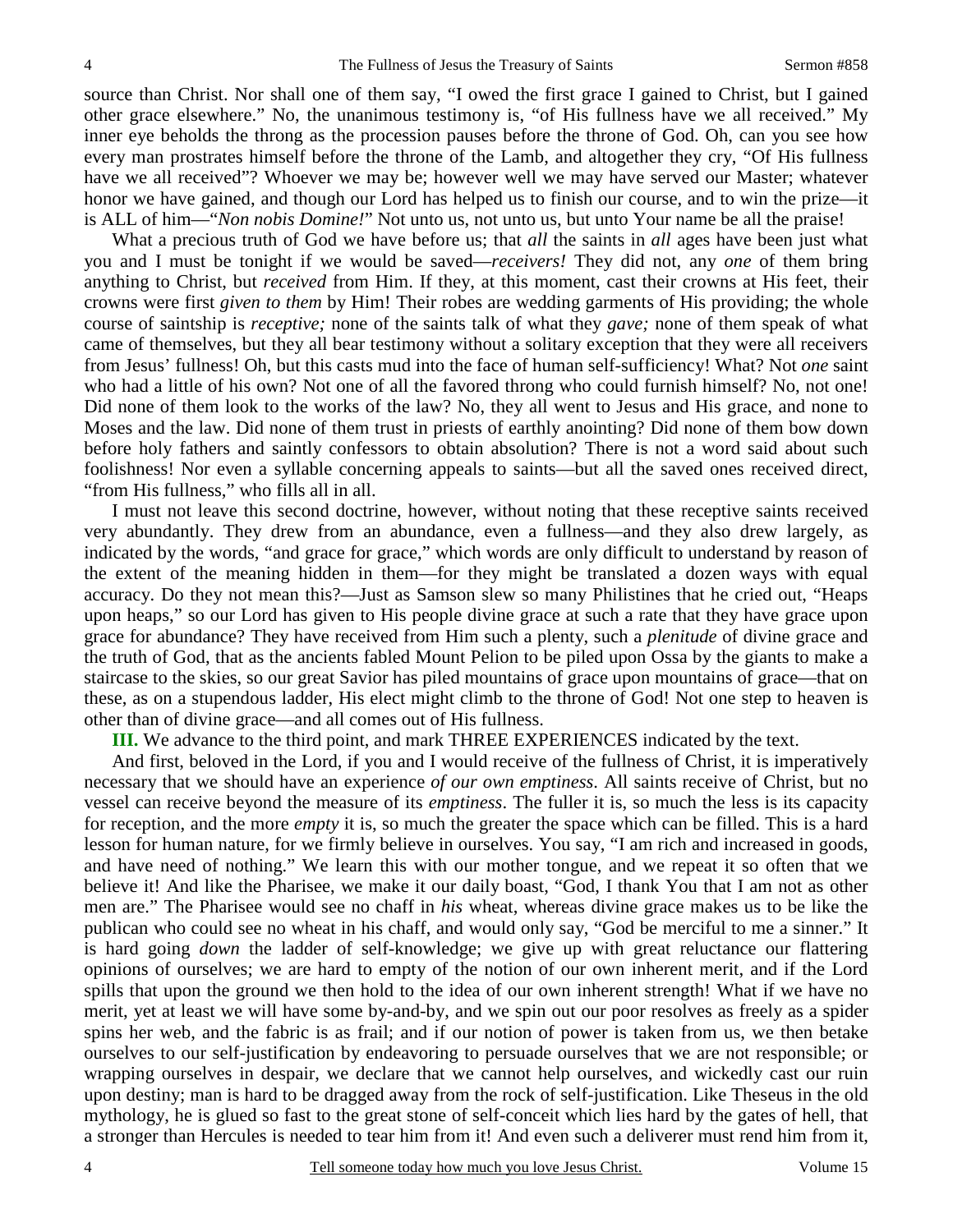leaving his skin behind. When the Lord comes and makes the sinner stand before His bar and plead, "Lord, I am guilty," the man is made ready to receive of Christ's merits because he is emptied of his own! Hear him again: "Lord, I would gladly repent and believe, but oh, for this I have no strength; be You my helper." The man's own power is gone, and with it his hardness of heart; he confessed that he has willfully and wickedly sinned, and now the Lord pours out His grace and mercy. Our Lord withholds from those who are *full*—but He is always ready to give to those who are empty! Never does He keep back anything from those who are consciously in need; never does He *give* anything to those who say they need nothing. There must be in each of us, then, an emptiness of *self* if we are to enjoy the fullness of Christ.

 But he who knows the emptiness of self is not, therefore, saved! The man who knows he has the fever is not cured by that *knowledge;* the man who *knows* he is condemned to die is not for that reason, pardoned. It is a dreadful thing to stop short with a mere *sense* of sin, we must go on to the second experience—a *personal reception of Christ Jesus*. Here I shall put the question to each of my hearers, especially to professors of religion—have you received out of Christ's fullness? I am not asking you whether you are church members; we sorrowfully know that it is one thing to be that, and quite another thing to receive Christ. I do not ask you whether you received the ordinance of the Lord's Supper; alas, to receive bread and wine is a very different thing from feeding upon the flesh and blood of Jesus Christ! The one is a carnal act which Judas might perform, who had a devil, but the other is a *spiritual* act, possible only for spiritual men. "Oh," says one, "do not put high standards before us." No, I am not; I am putting the *lowest* standard that can prove a soul to be saved—have you received Christ? I want to call your attention to the marvelous simplicity of this one act by which salvation comes to all the saints. It is *receiving*. Now, receiving is a very easy thing. There are 50 things which you and I *cannot* do, but, my dear friend you could undoubtedly *receive* a penny, could you not? There is not a man, nor woman, nor child here so imperfect in power as to be unable to *receive*. Everybody seems capable of receiving any amount. Mark, then, in salvation you do *nothing but merely receive*. There is a hand, a beggar's hand, and if it is needed to write a fair letter, it cannot do that, but be assured it can receive! Try it, and the beggar will soon let you know. Look at that hand again. Do you see that it has the palsy? It quivers and shakes! Ah, but it can *receive,* for all that! Many a palsied hand has received a jewel. But do you not see that in addition to being filthy and palsied, it has a foul disease? The leprosy lies within, and is not to be washed out by any mode of purification known to us, and yet it can *receive!* The saints all came to be saints, and remained saints through doing exactly what that poor dirty, leprous, quivering hand can do! All their divine grace came by *receiving!* So, dear hearer, I am not setting up a high test, though I am assuredly setting up a very safe and necessary one. Have you received out of the fullness of Christ? Did you come all empty-handed, and take Jesus Christ to be your all? I know what you did at first; you were for accumulating the shining heaps of your own merits, and esteeming them as if they were so much gold—but you found out that your labor profited not, so at last you came empty-handed and said, "My precious Savior, do but give me Yourself, and I will have done with merit; I renounce all merit, and all doing, and working, and I take You to be everything to me." Then, friend, you are saved if that is true, for *the acceptance of Christ is the mark of the saint!*

 I said there were three experiences—the first was *emptiness;* the second is *receiving;* and the third is that blessed experience, *the discovery that all we receive comes to us by divine grace.* Look at the last words, "And grace for grace," which words may be read, "And grace because of grace," that is to say, the only reason why we get grace is because of grace! grace is the cause of itself; it is a self-creating thing; God will have mercy on whom He will have mercy; He is gracious because He is gracious, and He gives divine grace to men NOT because they *deserve* it, or *ask* for it, but because He is gracious and chooses to bless them. I trust, beloved brethren, you all have experienced this. If you know your own emptiness, and Christ's fullness, I am sure you know, in a measure, the doctrine of divine grace, and I hope you will go on to know it more and more! May you also get grace to have more grace—grace to qualify you for a higher degree of grace! Now, you do not get *some* grace from God's grace, and then the rest from your own efforts, but every step you have to go from the gate of the City of Destruction up to the pearl gates of the New Jerusalem is all grace! The road to glory is paved with stones of grace; the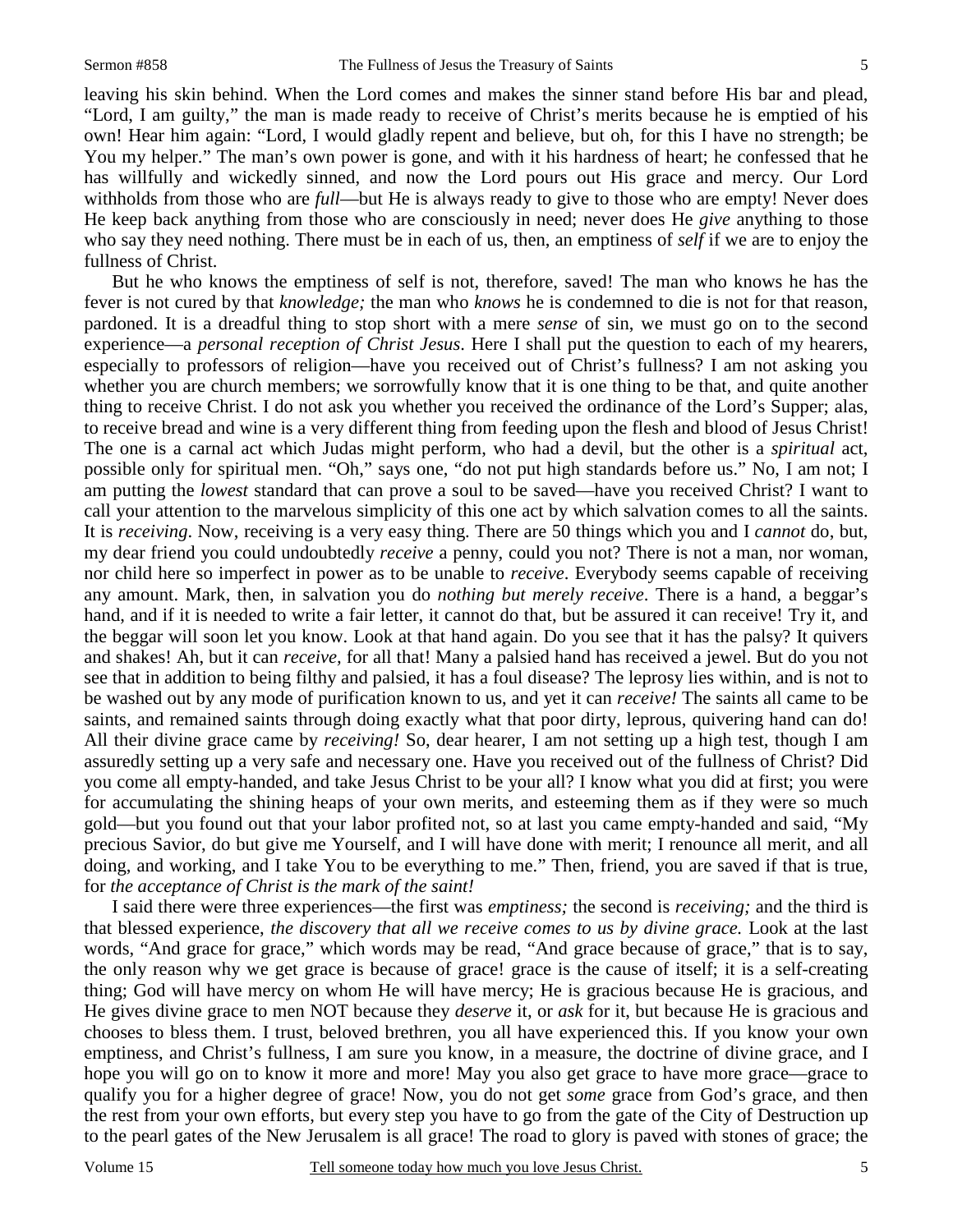chariot in which we ride to heaven is all of grace; the strength that draws it, and the axle that bears it up is all of grace, and grace alone. In the whole covenant of grace, from the first letter of the charter down to its last word, there is nothing at all of *merit* or man's goodness, but it is grace, grace, grace! As grace laid the foundation, so grace brings out every stone, and as we sing—

#### *"It lays in heaven the topmost stone, And well deserves the praise,"*

I cannot make out where some of the Lord's children get their creed when they preach up the dignity and free will of man! They are good people but they seem to me to use part of the speech of Ashdod, but only part of the speech of Jerusalem. To my mind, free will seems such an incongruity when tacked on to divine grace, and makes a man's ministry like Nebuchadnezzar's image, with its head of gold, and its feet of clay—the two things do not agree. O for a gospel that is all of one piece, that reveals the sinner as saved by grace from first to last—that God may have all the praise!

**IV.** As briefly as possible we shall speak of FOUR DUTIES.

**1.** First, if we have received from Christ all we have, then *let us praise Him;* if we live on His fullness, let us magnify and bless His name. Gratitude is a natural virtue, and it ought always to be in us a spiritual grace. O let our tongues talk well of Him to whom we owe everything! There was a poor man who was a pauper, but a kind friend had taken care of him, and the old man was never better pleased than when he could ramble out his thanks to passing strangers, "That's a dear man who lives up at the white house, there, sir. Do you see these clothes? He has given me all; I have not a rag on me but what is of his finding, and I have a nice little cottage down there and, you know, he gave it to me; he told me I might live there rent free! He lets me walk through his grounds, and tells me I am welcome to all I can desire." It was the old man's joy to tell all of the extraordinary goodness of his benefactor. I wish we all imitated him. Do you see anything that is happy and peaceful in me? It all came from Jesus; I am a poor worm with nothing at all in myself that I could boast of, but if there is anything at all that could commend the gospel, I received it all from my dear Lord and Master who has done more for me than tongue can tell! Brothers and sisters, speak more of Him, and sing more His praise! If you have the gift of song, never prostitute it (as I think it must be) to light, giddy, loose verses. Keep your sweetest notes for Him. If the things of this world might claim a note or two, yet, oh, let Him have the loudest of your harmony! You daughters of Israel go forth to meet your David—for if any of this world has helped you—if Saul has slain his thousands, this David has slain His ten thousands; the mightiest of your foes He has overthrown. One of the best ways of praising Jesus is by trusting Him more. Faith is often compact praise; a trustful heart has in it the quintessence of music; Jesus loves to be trusted—it is a true, if indirect form of gratitude, when we repose confidence because of mercies received.

 Once more, if you wish to praise the Prince of Peace, as I trust you do, go and beg harder of Him. Go to Him this very night and say*—* 

> *"The best return for one like me, So wretched and so poor, Is from Your gifts to draw a plea, And ask You still for more."*

You cannot do your Lord a better turn nor make His heart more glad by way of praising Him, than by opening your mouth wider than ever tonight, that you may *receive* more out of His fullness than you have ever had since you have known Him!

**2.** The second duty is this—if up till now we have received out of Christ's fullness, then *let us repair to Him again;* as you have received Christ Jesus the Lord, so walk *in Him.* I find it my best and safest way, and I recommend it to you all, to live daily on Christ, as I did when first I trusted in Him; if I have ever known Him at all; if He has ever been revealed to me, and in me; if He has ever answered my prayers; if He has ever blessed me to your souls, and made me the spiritual parent of any that are in the skies, I know that I had it all from Him, for I never had a grain of anything good of my own; all my grace has been the free grant of His sovereign will! But Satan says, "Ah, but you never knew Jesus!" Well, if I never did, I know what to do now; I will go to Jesus at once; if I never did go to Him before, I will hasten to Him now! Now, when I go to Jesus Christ in that way, not as a saint but as a *sinner—*not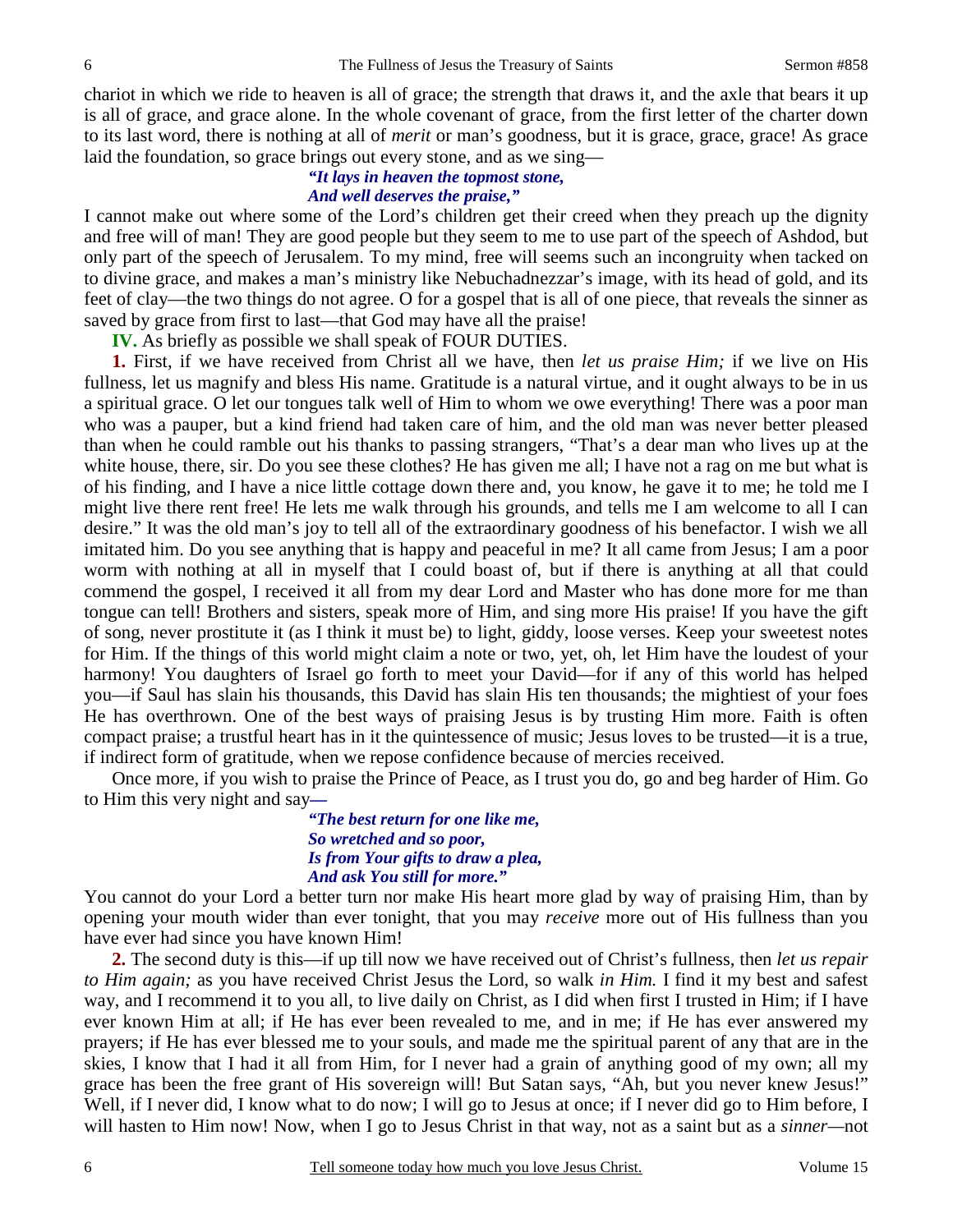as a preacher but as a poor, miserable offender, I find my comfort returns to me. I would like to be as a babe, always hanging on the breast of Jesus' love; I would like to be the fruit which remains on the bough, and so grows ripe and sweet; I would like to be always locked up in Christ's pantry, and never live on what I had before fed on, but feeding forevermore! To this duty I invite you tonight; if you have received—come and receive again—you have not received the whole of Christ's fullness yet! But all that is in Christ is meant to be received. Jesus Christ is like the sun—He is a storehouse of light, but the light is there to be shed abroad. He is like the clouds—a storehouse of waters, but all that is in Him is to descend in showers upon thirsty souls. There is nothing in Christ but what was meant to be distributed! He is like Joseph's granaries in Egypt, full of corn for hungry men. Do you read of mercy in Christ? say, "That mercy was meant for a needy sinner; even I will have it." Little children, when they come to the table, seem to know by instinct that everything there is meant to be eaten, so they cry, "Give me this, and give me that." Now, in this be you children; if you see anything in Christ, however rich and rare, however precious and choice, say, "Lord, give me that, and give me that," for it is all meant to be given away; it is all provided on purpose to meet the needs of the Lord's people. So we leave that duty, but I trust not till we have attended to it.

**3.** The third duty is, if you have been receiving of Christ, *try to obtain more,* for the text says, "grace for grace"—that is, grace upon grace, grace to fit you for higher grace. If you are no richer than the old believers under the law, and you have found only Jewish grace, come and ask for clearer views. If you have grace as a babe, ask grace to be a young man, and if you have grown to be a young man, ask grace to be a father. Aspire to the highest point of Christian perfection! In other matters we are very covetous, but in the things of God, what an accursed contentment we soon fall into! I use the word advisedly, for it is accursed, since it brings the curse of barrenness upon us; I loathe hearing a believer say, "Well, if I am but just saved, that is enough for me; if I may but just get in behind the door in heaven, I shall be content." So you will, my dear brother, but you ought not to talk that way! Your business is to show forth as much of Christ to His glory as you possibly can. What? Are you so selfish that if you can *creep* into heaven, you will be content? I would like to carry my Master a whole casket of jewels in my bosom! I would gladly say to Him, "Here am I, and the children whom You have given me." I would desire to die with the sweet satisfaction, "I have finished my course, I have kept the faith, therefore there is laid up for me a crown of life that fades not away." Wrestle for more grace! If you are up to your ankles, wade into this river of gracious fullness up to your knees; if you are up to your knees, be thankful, but do not be content! I ask you to advance till you are up to your loins, and be not fully satisfied even then; forget the things that are behind, be not satisfied till you find a river to swim in! Strike out till you feel you are utterly out of your depth, and then dive into it and strike out! Glory in Christ to think that it pleased the Father that in Him should all fullness dwell, and be glad that you have learned to comprehend with all saints what are the heights, and depths, and to know the love of Christ which passes knowledge.

**4.** The last duty and the last word. If you have received of Christ, *encourage others to receive of Him.* Indeed, you need not go far for the encouragement, for you may first of all look at home. If Jesus Christ received you, whom will He not receive? If my Master's heart opened wide its doors to let *me* in, I know He has received one of the blackest that ever was accepted, and I feel confident in recommending you, poor, needy, troubled, conscience-stricken sinner, to come to Jesus by simple trust tonight! I am sure if He had meant to reject *you*, He would not have accepted *me*. If you want to encourage souls to come to Christ, what a wonderful text this is: "Of His fullness have we all received." I must bring that little dream of mine up to your mind's eye again. There are all the saints—millions of them—and they tell you, all of them, that they were all *receivers*. Now, suppose you were a beggar; you know what beggars do; if they go to a door and get anything, they make a little mark—you and I do not understand it, but it means, "Good house to knock at." And the next beggar who comes sees that token, and he knocks boldly. If they get nothing, of course, they make some scurvy remark or another, after their own fashion, which the next beggar understands. Now, I have already made that mark on Christ's door, and I have told you of it; it is a good house to knock at, for I have tried it. But suppose, being a beggar, you were to meet some 50 or 60 tramps, all coming down the street, and they were to say to you,